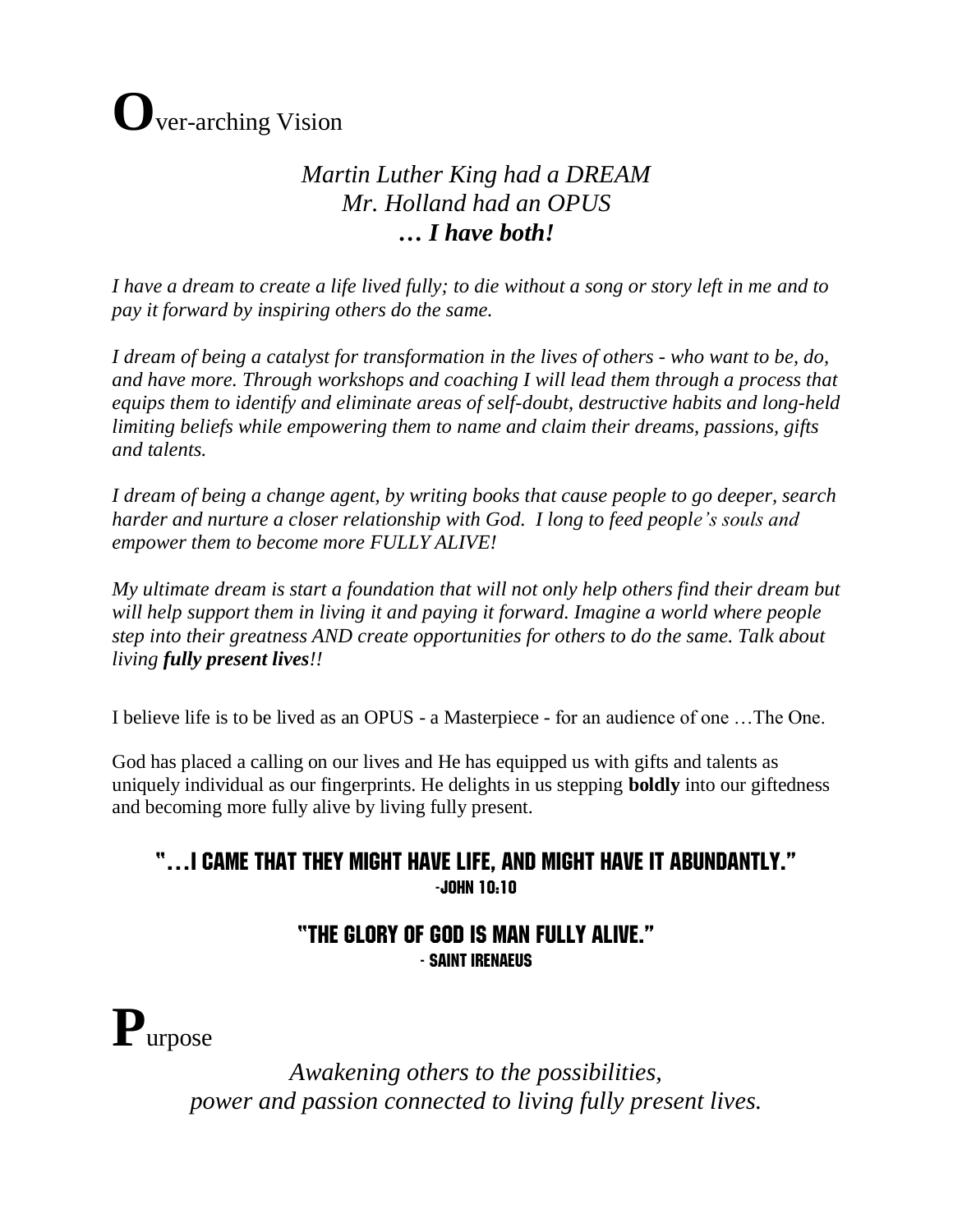# **U**nifying Strategies

**Personal** - self-growth and improvement

**Projects** - create compelling content and resources

**Pathways** - create opportunities and experiences that deepen the impact

**Partnerships** - align myself with like-minded, values-based people to work synergistically on our purpose, vision and goals

**Platform** - build a my platform and business related study

# Scorecards for Significance

#### **Personal**

- $\Rightarrow$  **Physical** ~because I need stamina & energy to achieve my dreams and maintain my vision
- $\Rightarrow$  **Mental / Emotional** ~because a healthy mind and spirit keep me focused and living in the present while seeking to move forward in a purpose-driven manner
- $\Rightarrow$  **Financial** ~because stability opens the doors to creativity
- $\Rightarrow$  **Relational Personal & Spiritual** ~because I need a support system to keep me grounded and to lift me up

# **Projects**

- **Writing - Blog, Books, Articles & Devotional Journals** ~because words are in my area of giftedness; because they capture a thought and hold it; and because I become FULLY ALIVE when connecting with others in this manner
- **Speaking - Training & Preparation** ~because words are only one part of the equation
- **Research / Resources** ~because I need content for workshops and retreats and I need to stay relevant to the ever-changing landscape

# **Pathways**

- $\Rightarrow$  **Deeper Path Cohorts** ~because I believe this process is life-changing
- $\Rightarrow$  **Speaking Engagements** ~while writing can capture a thought, speaking can captivate the soul and call people to action
- $\Rightarrow$  **Workshops & Retreats** ~because magic can happen when a group of like-minded people come together for an individual journey
- $\Rightarrow$  **One-on-One Coaching** ~because it allows a level of connection not achieved in any other venue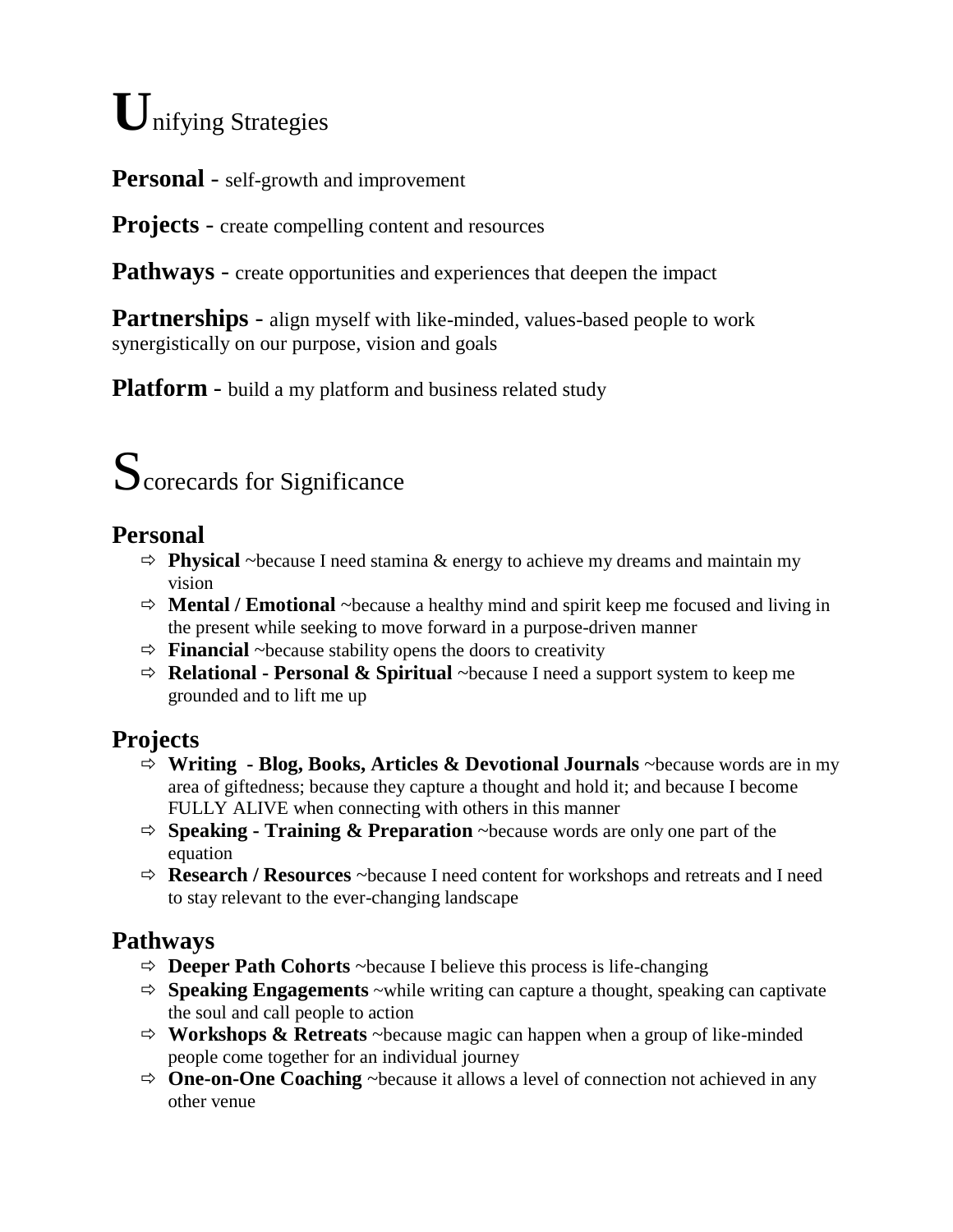#### **Partnerships**

- **Personal advisory board** ~because I don't know what I don't know
- $\Rightarrow$  **Local organizations** ~because I need expand my horizons
- $\Rightarrow$  **Event Collaboration** ~because there's no better way to reach a large audience without hefting the entire load and no one has exactly the same circle of influence

#### **Platform**

- $\Rightarrow$  **Personal Website** ~because I need build name recognition; to give me a "home-base"
- $\Rightarrow$  **Release Content (Blog, Social Media, etc)** ~because there *must* be a rhyme and a reason; a method to my madness  $\odot$
- $\Rightarrow$  **Related Study / Research** ~because the market and social media are ever-changing

# **CORE ~ Six Pack**

#### **Worldview - What I believe**

I believe the world is full of walking wounded I believe I am called to be the hands and feet - to be Jesus to the world I believe EVERYONE has untapped potential I believe my faith has kept me alive; it is my life blood

#### **Identity - Who I Am**

I am a wife, mother, grandmother, godmother, daughter, sister, aunt, friend I am a teammate and a coach; I am a writer and an author I am compassionate, inspiring and encouraging I am passionate, driven and on a quest to be FULLY ALIVE! I am a child of God - precious, valued and loved unconditionally I am bigger than the sum of my past mistakes

### **Principles - What I Value**

I value sincerity, genuineness and authenticity I value human life, human potential and God's divinity I value my husband, my children, my family and friends I value my freedom and my opportunities I value my faith and God's unfailing faithfulness

#### **Passion - What I Love**

I love helping people to see the positive in every situation I love making a difference and inspiring others I love to "pay it forward" and encourage others to do the same I love to look back over my life and recount the God-incidences I love uncovering and savoring those A-ha! moments